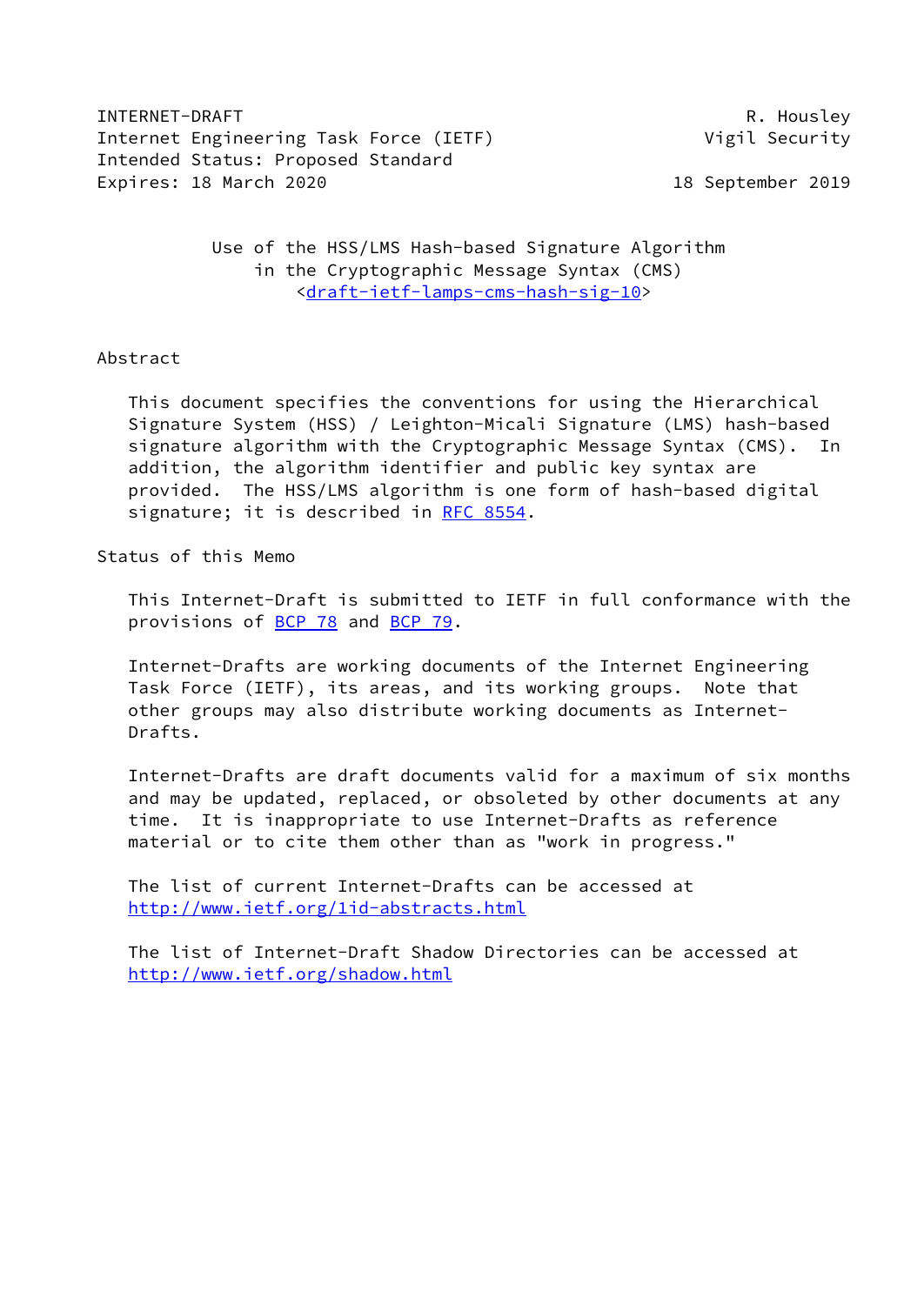INTERNET-DRAFT September 2019

Copyright and License Notice

 Copyright (c) 2019 IETF Trust and the persons identified as the document authors. All rights reserved.

This document is subject to **[BCP 78](https://datatracker.ietf.org/doc/pdf/bcp78)** and the IETF Trust's Legal Provisions Relating to IETF Documents [\(http://trustee.ietf.org/license-info](http://trustee.ietf.org/license-info)) in effect on the date of publication of this document. Please review these documents carefully, as they describe your rights and restrictions with respect to this document. Code Components extracted from this document must include Simplified BSD License text as described in Section 4.e of the Trust Legal Provisions and are provided without warranty as described in the Simplified BSD License.

# Table of Contents

| <u>1.1</u> .                                                     |  |  |  |  |
|------------------------------------------------------------------|--|--|--|--|
| 1.2.                                                             |  |  |  |  |
| 1.3.                                                             |  |  |  |  |
| 2. HSS/LMS Hash-based Signature Algorithm Overview $\frac{4}{1}$ |  |  |  |  |
| 2.1. Hierarchical Signature System (HSS) 4                       |  |  |  |  |
| 2.2. Leighton-Micali Signature (LMS) 5                           |  |  |  |  |
| 2.3. Leighton-Micali One-time Signature Algorithm (LM-OTS) 6     |  |  |  |  |
| Algorithm Identifiers and Parameters 7<br>3.                     |  |  |  |  |
| HSS/LMS Public Key Identifier 8<br>$\overline{4}$ .              |  |  |  |  |
| $\overline{5}$ .                                                 |  |  |  |  |
| Security Considerations $\cdots$ 9<br>6.                         |  |  |  |  |
| 7.                                                               |  |  |  |  |
| 8.                                                               |  |  |  |  |
| Normative References 10<br>8.1.                                  |  |  |  |  |
| 8.2. Informative References 11                                   |  |  |  |  |
|                                                                  |  |  |  |  |
|                                                                  |  |  |  |  |
|                                                                  |  |  |  |  |
|                                                                  |  |  |  |  |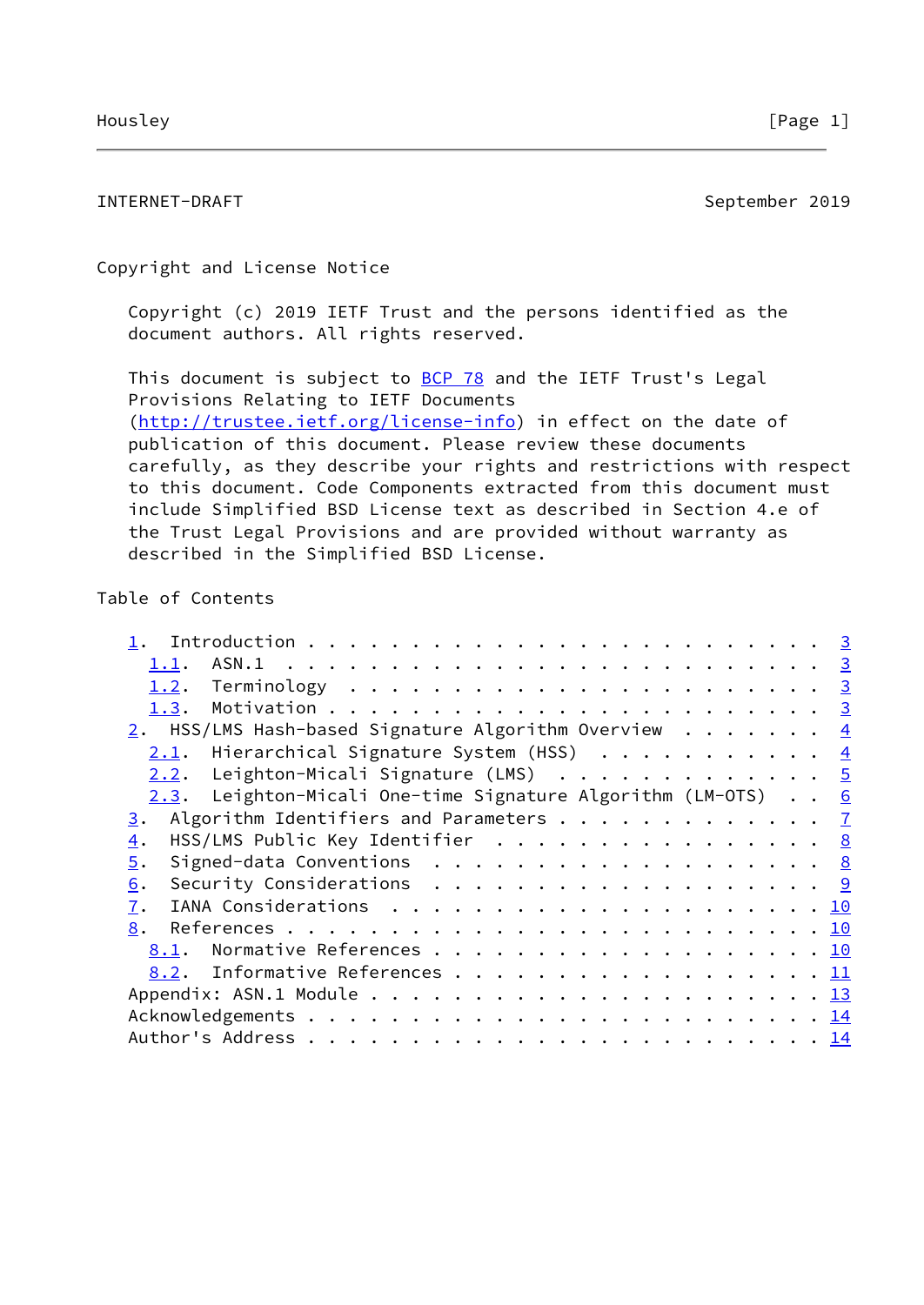# <span id="page-2-1"></span>INTERNET-DRAFT September 2019

### <span id="page-2-0"></span>[1](#page-2-0). Introduction

 This document specifies the conventions for using the Hierarchical Signature System (HSS) / Leighton-Micali Signature (LMS) hash-based signature algorithm with the Cryptographic Message Syntax (CMS) [\[CMS](#page-11-3)] signed-data content type. The LMS system provides a one-time digital signature that is a variant of Merkle Tree Signatures (MTS). The HSS is built on top of the LMS system to efficiently scale for a larger numbers of signatures. The HSS/LMS algorithm is one form of hash- based digital signature, and it is described in [\[HASHSIG](#page-11-4)]. The HSS/LMS signature algorithm can only be used for a fixed number of signing operations with a given private key, and the number of signing operations depends upon the size of the tree. The HSS/LMS signature algorithm uses small public keys, and it has low computational cost; however, the signatures are quite large. The HSS/LMS private key can be very small when the signer is willing to perform additional computation at signing time; alternatively, the private key can consume additional memory and provide a faster signing time. The HSS/LMS signatures [[HASHSIG](#page-11-4)] are currently defined to use exclusively SHA-256 [[SHS\]](#page-11-5).

# <span id="page-2-2"></span>[1.1](#page-2-2). ASN.1

CMS values are generated using  $ASN.1$   $[ASN1-B]$  $[ASN1-B]$ , using the Basic Encoding Rules (BER) and the Distinguished Encoding Rules (DER)  $[ASN1-E]$  $[ASN1-E]$ .

# <span id="page-2-3"></span>[1.2](#page-2-3). Terminology

 The key words "MUST", "MUST NOT", "REQUIRED", "SHALL", "SHALL NOT", "SHOULD", "SHOULD NOT", "RECOMMENDED", "NOT RECOMMENDED", "MAY", and "OPTIONAL" in this document are to be interpreted as described in [BCP 14](https://datatracker.ietf.org/doc/pdf/bcp14) [\[RFC2119](https://datatracker.ietf.org/doc/pdf/rfc2119)] [\[RFC8174](https://datatracker.ietf.org/doc/pdf/rfc8174)] when, and only when, they appear in all capitals, as shown here.

### <span id="page-2-4"></span>[1.3](#page-2-4). Motivation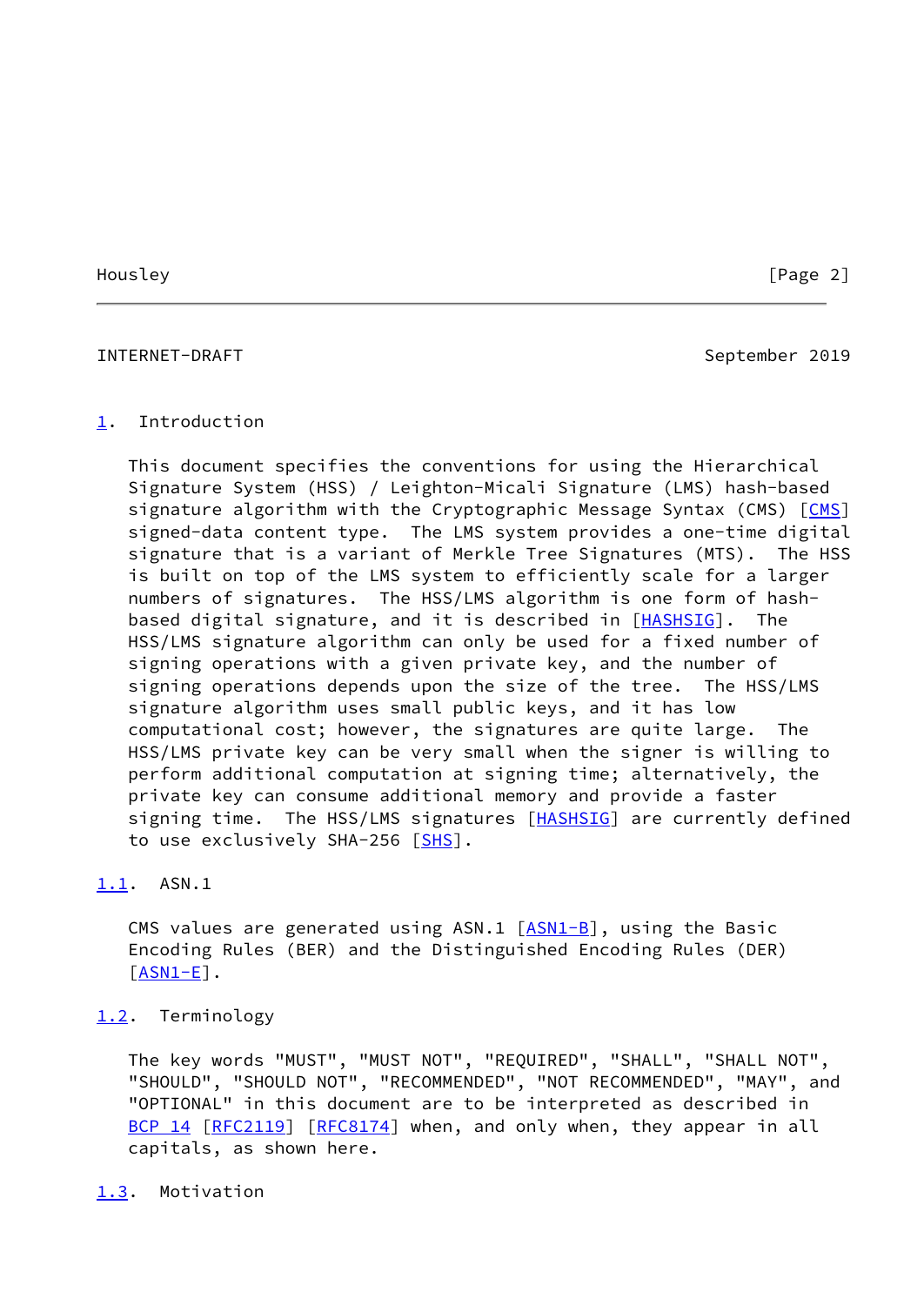Recent advances in cryptanalysis [\[BH2013](#page-12-1)] and progress in the development of quantum computers [\[NAS2019](#page-13-1)] pose a threat to widely deployed digital signature algorithms. As a result, there is a need to prepare for a day that cryptosystems such as RSA and DSA that depend on discrete logarithm and factoring cannot be depended upon.

 If large-scale quantum computers are ever built, these computers will be able to break many of the public-key cryptosystems currently in use. A post-quantum cryptosystem  $[POC]$  is a system that is secure against quantum computers that have more than a trivial number of quantum bits (qubits). It is open to conjecture when it will be

Housley [Page 3]

# <span id="page-3-1"></span>INTERNET-DRAFT September 2019

 feasible to build such computers; however, RSA, DSA, ECDSA, and EdDSA are all vulnerable if large-scale quantum computers come to pass.

 Since the HSS/LMS signature algorithm does not depend on the difficulty of discrete logarithm or factoring, the HSS/LMS signature algorithm is considered to be post-quantum secure. One use of post quantum secure signatures is the protection of software updates, perhaps using the format described in [[FWPROT](#page-12-2)], to enable deployment of software that implements new cryptosystems.

<span id="page-3-0"></span>[2](#page-3-0). HSS/LMS Hash-based Signature Algorithm Overview

 Merkle Tree Signatures (MTS) are a method for signing a large but fixed number of messages. An MTS system depends on a one-time signature method and a collision-resistant hash function.

 This specification makes use of the hash-based algorithm specified in [\[HASHSIG](#page-11-4)], which is the Leighton and Micali adaptation [\[LM](#page-12-3)] of the original Lamport-Diffie-Winternitz-Merkle one-time signature system [\[M1979](#page-12-4)][M1987][[M1989a](#page-13-3)][M1989b].

 As implied by the name, the hash-based signature algorithm depends on a collision-resistant hash function. The hash-based signature algorithm specified in [\[HASHSIG](#page-11-4)] uses only the SHA-256 one-way hash function [\[SHS](#page-11-5)], but it establishes an IANA registry [\[IANA-LMS](#page-12-5)] to permit the registration of additional one-way hash functions in the future.

<span id="page-3-2"></span>[2.1](#page-3-2). Hierarchical Signature System (HSS)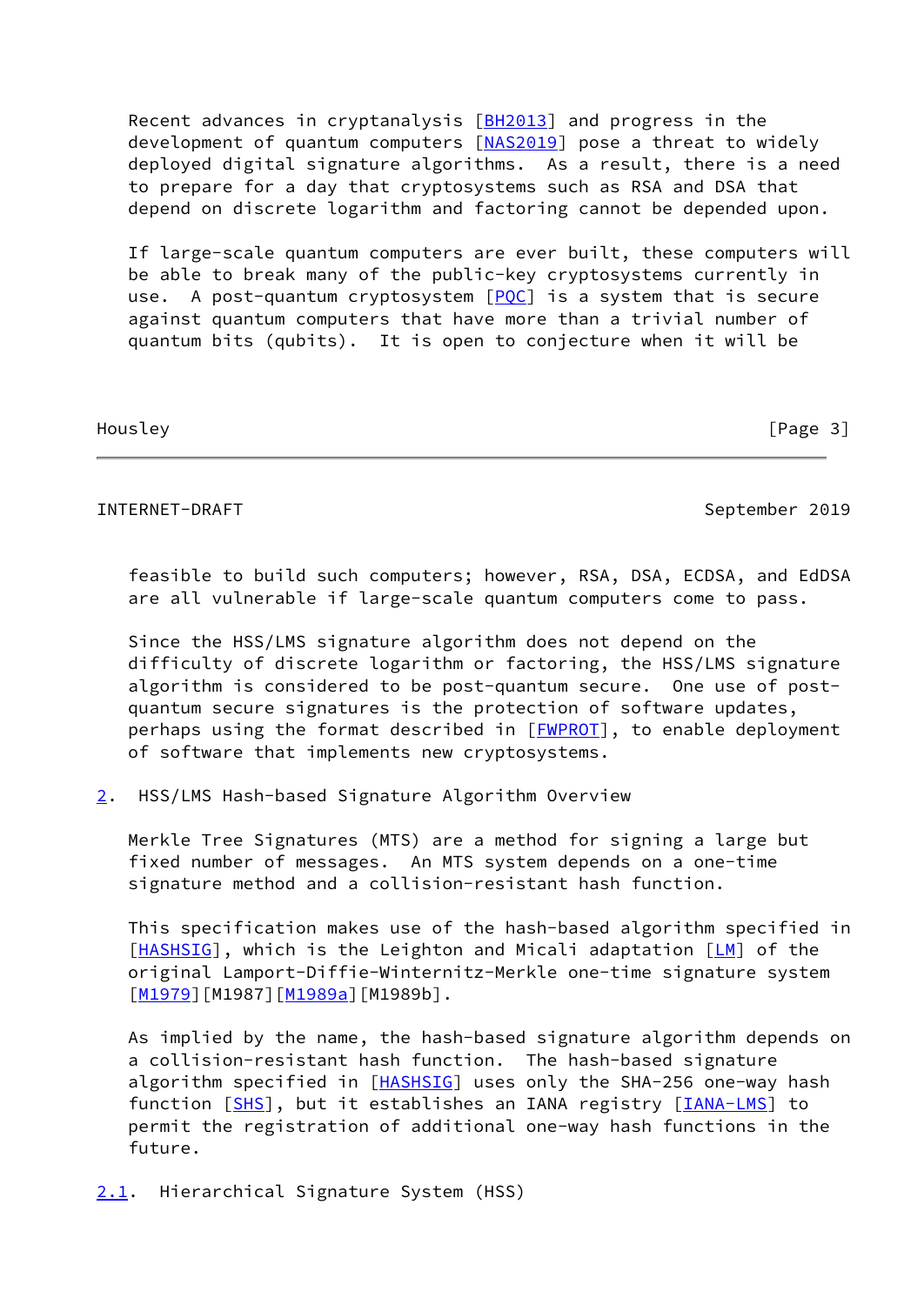The MTS system specified in [\[HASHSIG](#page-11-4)] uses a hierarchy of trees. The Hierarchical N-time Signature System (HSS) allows subordinate trees to be generated when needed by the signer. Otherwise, generation of the entire tree might take weeks or longer.

 An HSS signature as specified in [\[HASHSIG](#page-11-4)] carries the number of signed public keys (Nspk), followed by that number of signed public keys, followed by the LMS signature as described in [Section 2.2.](#page-5-0) The public key for the top-most LMS tree is the public key of the HSS system. The LMS private key in the parent tree signs the LMS public key in the child tree, and the LMS private key in the bottom-most tree signs the actual message. The signature over the public key and the signature over the actual message are LMS signatures as described in [Section 2.2](#page-5-0).

Housley **Example 2** and the set of the set of the set of the set of the set of the set of the set of the set of the set of the set of the set of the set of the set of the set of the set of the set of the set of the set of

```
INTERNET-DRAFT September 2019
   The elements of the HSS signature value for a stand-alone tree (a top
   tree with no children) can be summarized as:
      u32str(0) ||
     lms_signature /* signature of message */where, u32str() and || are used as defined in HASHSIG].
   The elements of the HSS signature value for a tree with Nspk signed
   public keys can be summarized as:
      u32str(Nspk) ||
      signed_public_key[0] ||
      signed_public_key[1] ||
 ...
      signed_public_key[Nspk-2] ||
     signed public key[Nspk-1] ||
     lms_signature /* signature of message */[HASHSIG], the signed_public_key
```
 structure contains the lms\_signature over the public key followed by the public key itself. Note that Nspk is the number of levels in the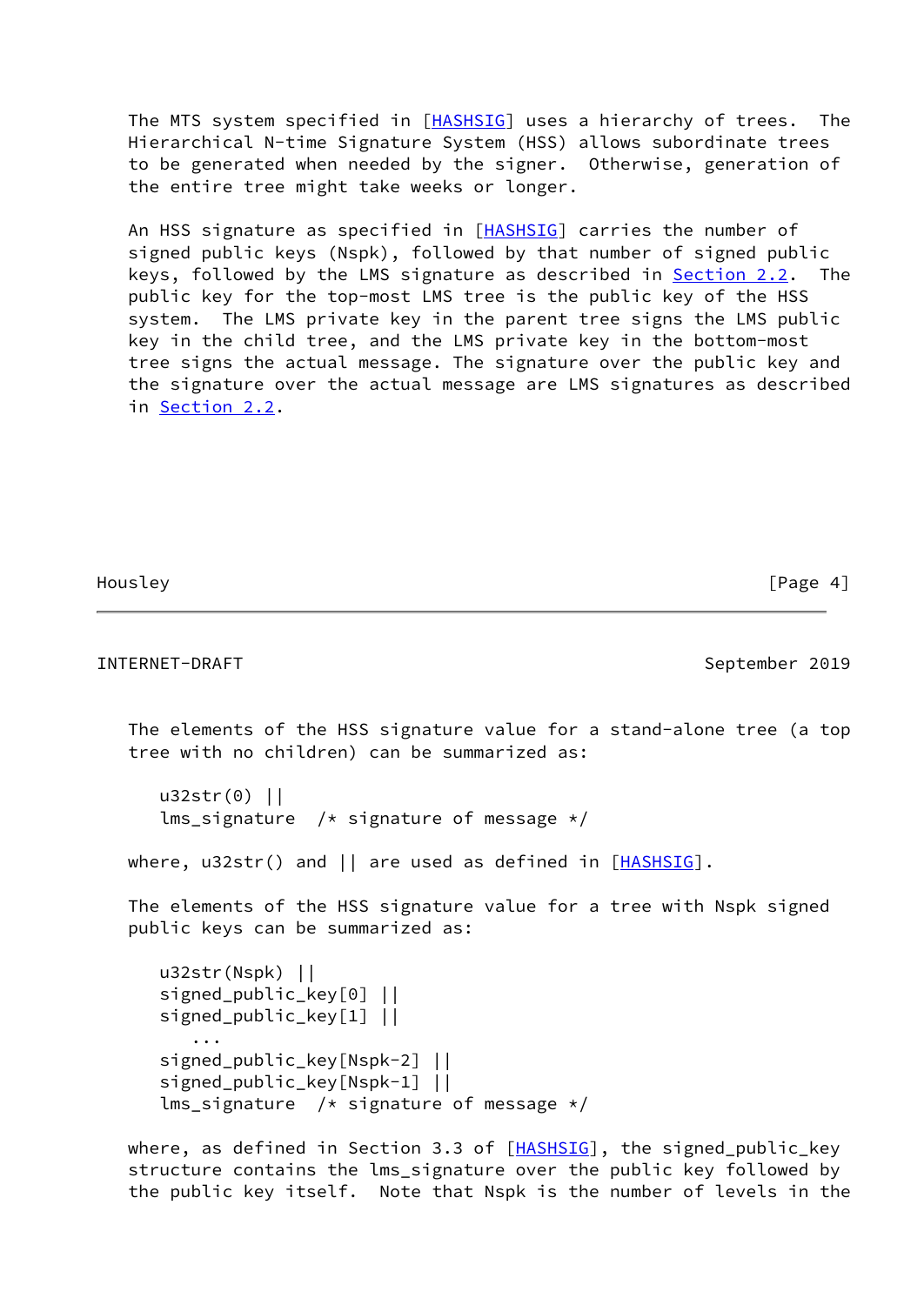hierarchy of trees minus 1.

<span id="page-5-0"></span>[2.2](#page-5-0). Leighton-Micali Signature (LMS)

 Each tree in the system specified in [\[HASHSIG](#page-11-4)] uses the Leighton- Micali Signature (LMS) system. LMS systems have two parameters. The first parameter is the height of the tree, h, which is the number of levels in the tree minus one. The [[HASHSIG\]](#page-11-4) specification supports five values for this parameter: h=5; h=10; h=15; h=20; and h=25. Note that there are 2<sup>^h</sup> leaves in the tree. The second parameter, m, is the number of bytes output by the hash function, and it is the amount of data associated with each node in the tree. The [[HASHSIG\]](#page-11-4) specification supports only the SHA-256 hash function [[SHS](#page-11-5)], with m=32. As a result, the [\[HASHSIG](#page-11-4)] specification supports five tree sizes; they are identified as:

LMS SHA256 M32 H5; LMS\_SHA256\_M32\_H10; LMS\_SHA256\_M32\_H15; LMS SHA256 M32 H20; and LMS\_SHA256\_M32\_H25.

The [\[HASHSIG](#page-11-4)] specification establishes an IANA registry [\[IANA-LMS](#page-12-5)] to permit the registration of additional hash functions and additional tree sizes in the future.

Housley [Page 5]

### <span id="page-5-1"></span>INTERNET-DRAFT September 2019

As specified in [\[HASHSIG](#page-11-4)], the LMS public key consists of four elements: the lms\_algorithm\_type from the list above, the otstype to identify the LM-OTS type as discussed in  $Section 2.3$ , the private key identifier (I) as described in Section 5.3 of  $[HASHSIG]$  $[HASHSIG]$  $[HASHSIG]$ , and the mbyte string associated with the root node of the tree (T[1]).

The LMS public key can be summarized as:

u32str(lms\_algorithm\_type) || u32str(otstype) || I || T[1]

As specified in [\[HASHSIG](#page-11-4)], an LMS signature consists of four elements: the number of the leaf (q) associated with the LM-OTS signature, an LM-OTS signature as described in **[Section 2.3](#page-6-0)**, a typecode indicating the particular LMS algorithm, and an array of values that is associated with the path through the tree from the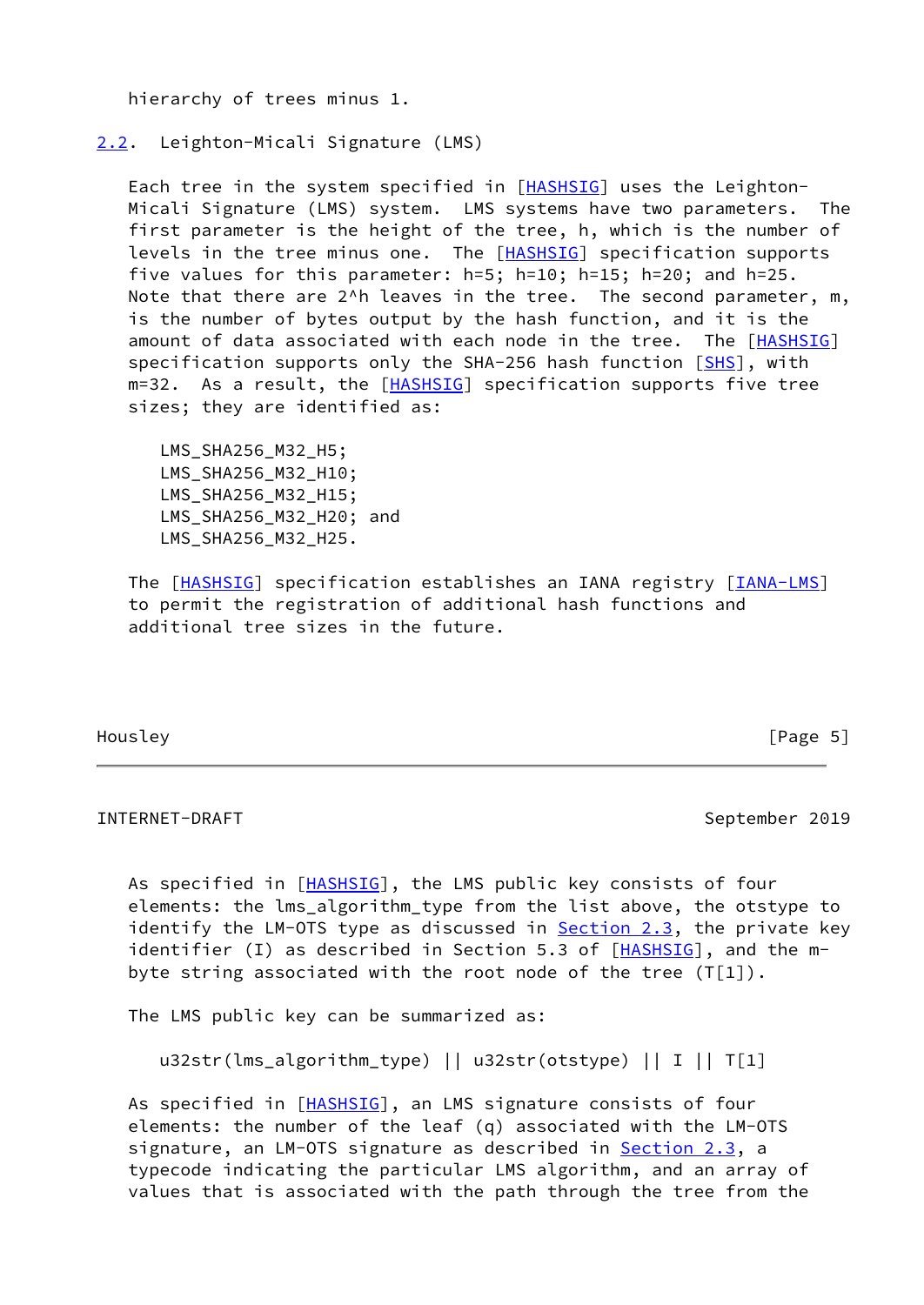leaf associated with the LM-OTS signature to the root. The array of values contains the siblings of the nodes on the path from the leaf to the root but does not contain the nodes on the path itself. The array for a tree with height h will have h values. The first value is the sibling of the leaf, the next value is the sibling of the parent of the leaf, and so on up the path to the root.

The four elements of the LMS signature value can be summarized as:

```
 u32str(q) ||
 ots_signature ||
 u32str(type) ||
 path[0] || path[1] || ... || path[h-1]
```
<span id="page-6-0"></span>[2.3](#page-6-0). Leighton-Micali One-time Signature Algorithm (LM-OTS)

 Merkle Tree Signatures (MTS) depend on a one-time signature method, and [\[HASHSIG](#page-11-4)] specifies the use of the LM-OTS, which has five parameters:

- n The length in bytes of the hash function output. [[HASHSIG](#page-11-4)] supports only SHA-256 [[SHS](#page-11-5)], with n=32.
- H A preimage-resistant hash function that accepts byte strings of any length, and returns an n-byte string.
- w The width in bits of the Winternitz coefficients. [[HASHSIG\]](#page-11-4) supports four values for this parameter: w=1; w=2; w=4; and  $w=8$ .
- p The number of n-byte string elements that make up the LM-OTS signature.

# Housley **Example 2** and the set of the set of the set of the set of the set of the set of the set of the set of the set of the set of the set of the set of the set of the set of the set of the set of the set of the set of

### <span id="page-6-1"></span>INTERNET-DRAFT September 2019

 ls - The number of bits that are left-shifted in the final step of the checksum function, which is defined in Section 4.4 of [\[HASHSIG](#page-11-4)].

 The values of p and ls are dependent on the choices of the parameters n and w, as described in Appendix B of [\[HASHSIG](#page-11-4)].

The [\[HASHSIG](#page-11-4)] specification supports four LM-OTS variants: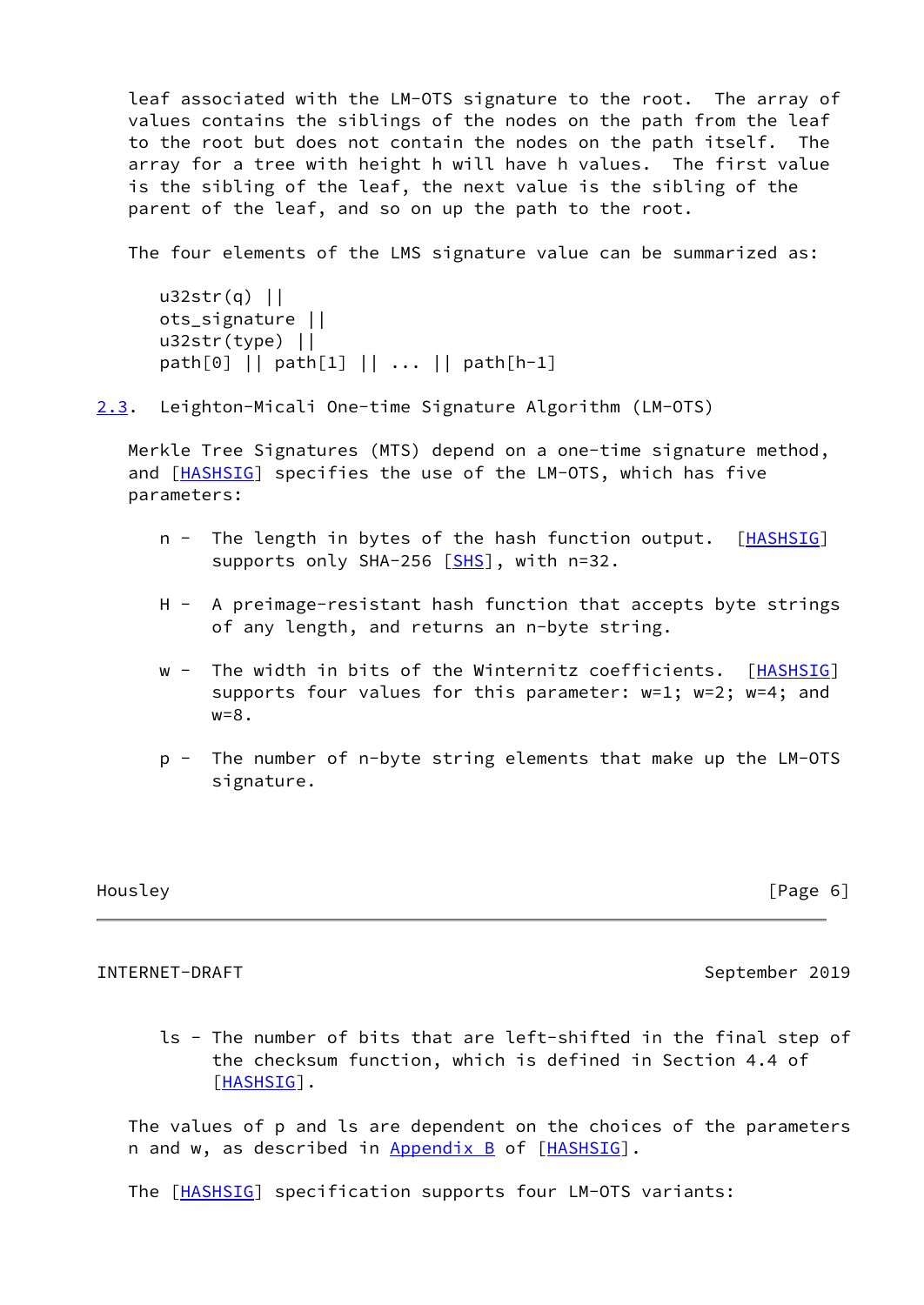LMOTS\_SHA256\_N32\_W1; LMOTS SHA256 N32 W2; LMOTS SHA256 N32 W4; and LMOTS\_SHA256\_N32\_W8.

 The [\[HASHSIG](#page-11-4)] specification establishes an IANA registry [\[IANA-LMS](#page-12-5)] to permit the registration of additional variants in the future.

Signing involves the generation of C, an n-byte random value.

 The LM-OTS signature value can be summarized as the identifier of the LM-OTS variant, the random value, and a sequence of hash values ( $y[0]$  through y[p-1]) that correspond to the elements of the public key as described in Section 4.5 of [\[HASHSIG](#page-11-4)]:

u32str(otstype) || C || y[0] || ... || y[p-1]

<span id="page-7-0"></span>[3](#page-7-0). Algorithm Identifiers and Parameters

The algorithm identifier for an HSS/LMS hash-based signatures is:

 id-alg-hss-lms-hashsig OBJECT IDENTIFIER ::= { iso(1) member-body(2) us(840) rsadsi(113549) pkcs(1) pkcs9(9) smime(16) alg(3) 17 }

 When this object identifier is used for an HSS/LMS signature, the AlgorithmIdentifier parameters field MUST be absent (that is, the parameters are not present; the parameters are not set to NULL).

 The signature value is a large OCTET STRING as described in [Section 2](#page-3-0) of this document. The signature format is designed for easy parsing. The HSS, LMS, and LMOTS component of the signature value each format include a counter and a type code that indirectly provide all of the information that is needed to parse the value during signature validation.

 The signature value identifies the hash function used in the HSS/LMS tree. In [[HASHSIG](#page-11-4)] uses only the SHA-256 hash function [\[SHS](#page-11-5)], but it establishes an IANA registry [*IANA-LMS*] to permit the registration of

Housley [Page 7]

### <span id="page-7-1"></span>INTERNET-DRAFT September 2019

additional hash functions in the future.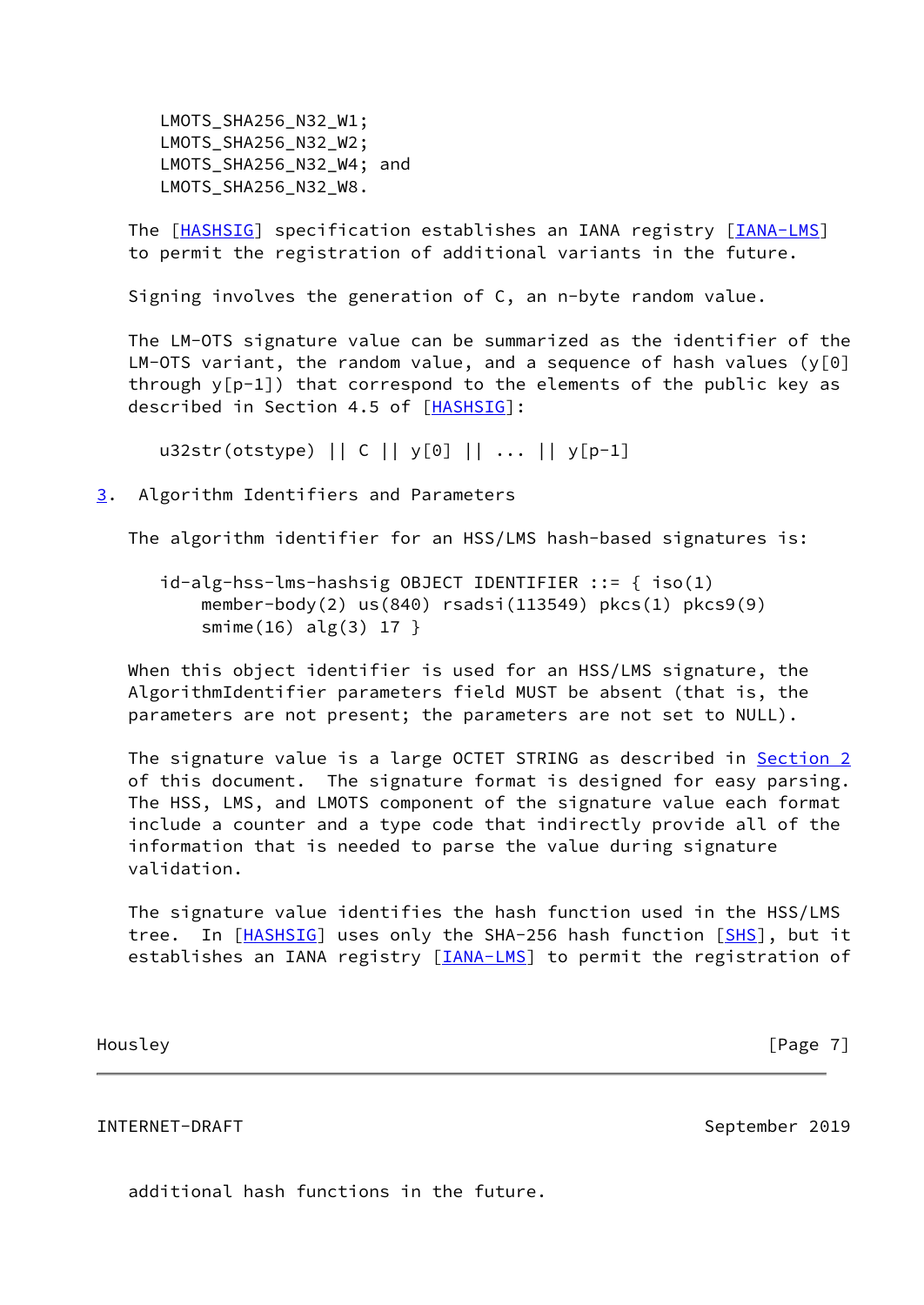<span id="page-8-0"></span>[4](#page-8-0). HSS/LMS Public Key Identifier

 The AlgorithmIdentifier for an HSS/LMS public key uses the id-alg hss-lms-hashsig object identifier, and the parameters field MUST be absent.

 When this AlgorithmIdentifier appears in the SubjectPublicKeyInfo field of an X.509 certificate  $[REC5280]$ , the certificate key usage extension MAY contain digitalSignature, nonRepudiation, keyCertSign, and cRLSign; however, it MUST NOT contain other values.

```
 pk-HSS-LMS-HashSig PUBLIC-KEY ::= {
     IDENTIFIER id-alg-hss-lms-hashsig
     KEY HSS-LMS-HashSig-PublicKey
     PARAMS ARE absent
     CERT-KEY-USAGE
       { digitalSignature, nonRepudiation, keyCertSign, cRLSign } }
```
HSS-LMS-HashSig-PublicKey ::= OCTET STRING

 Note that the id-alg-hss-lms-hashsig algorithm identifier is also referred to as id-alg-mts-hashsig. This synonym is based on the terminology used in an early draft of the document that became [\[HASHSIG](#page-11-4)].

 The public key value is an OCTET STRING. Like the signature format, it is designed for easy parsing. The value is the number of levels in the public key, L, followed by the LMS public key.

The HSS/LMS public key value can be described as:

u32str(L) || lms\_public\_key

 Note that the public key for the top-most LMS tree is the public key of the HSS system. When L=1, the HSS system is a single tree.

<span id="page-8-1"></span>[5](#page-8-1). Signed-data Conventions

As specified in  $[CMS]$  $[CMS]$ , the digital signature is produced from the message digest and the signer's private key. The signature is computed over different values depending on whether signed attributes are absent or present.

 When signed attributes are absent, the HSS/LMS signature is computed over the content. When signed attributes are present, a hash is computed over the content using the same hash function that is used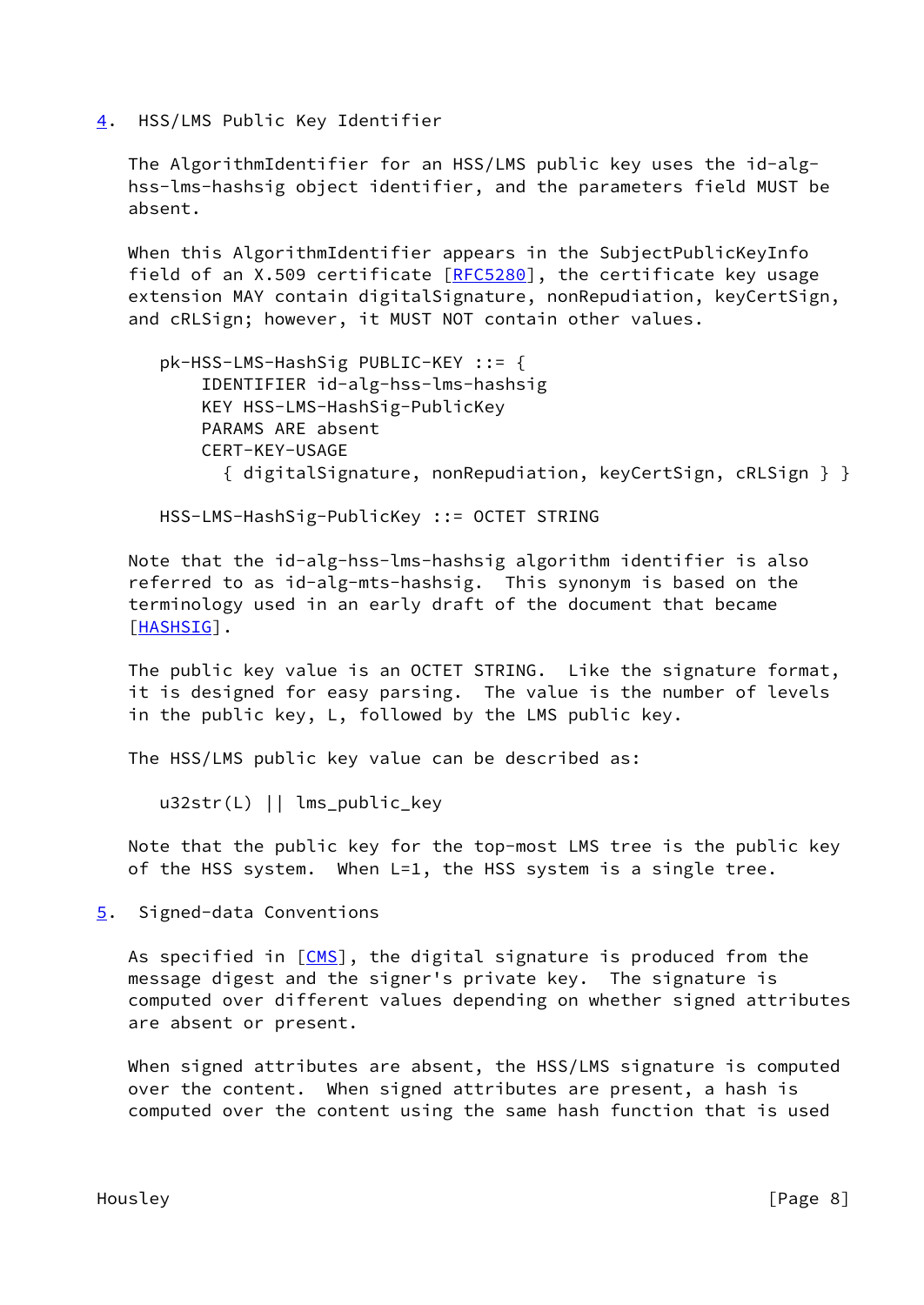<span id="page-9-1"></span> in the HSS/LMS tree, and then a message-digest attribute is constructed with the hash of the content, and then the HSS/LMS signature is computed over the DER-encoded set of signed attributes (which MUST include a content-type attribute and a message-digest attribute). In summary:

 IF (signed attributes are absent) THEN HSS LMS Sign(content) ELSE message-digest attribute = Hash(content); HSS\_LMS\_Sign(DER(SignedAttributes))

When using [[HASHSIG\]](#page-11-4), the fields in the SignerInfo are used as follows:

- digestAlgorithm MUST contain the one-way hash function used in the HSS/LMS tree. In [\[HASHSIG](#page-11-4)], SHA-256 is the only supported hash function, but other hash functions might be registered in the future. For convenience, the AlgorithmIdentifier for SHA-256 from [[PKIXASN1\]](#page-13-4) is repeated here:
	- mda-sha256 DIGEST-ALGORITHM ::= { IDENTIFIER id-sha256 PARAMS TYPE NULL ARE preferredAbsent }
	- $id$ -sha256 OBJECT IDENTIFIER ::= {  $joint-iso-itu-t(2)$ country(16)  $us(840)$  organization(1) gov(101) csor(3) nistAlgorithms(4) hashalgs(2)  $1$  }
- signatureAlgorithm MUST contain id-alg-hss-lms-hashsig, and the algorithm parameters field MUST be absent.
- signature contains the single HSS signature value resulting from the signing operation as specified in [\[HASHSIG](#page-11-4)].
- <span id="page-9-0"></span>[6](#page-9-0). Security Considerations

 Implementations MUST protect the private keys. Compromise of the private keys may result in the ability to forge signatures. Along with the private key, the implementation MUST keep track of which leaf nodes in the tree have been used. Loss of integrity of this tracking data can cause a one-time key to be used more than once. As a result, when a private key and the tracking data are stored on non volatile media or stored in a virtual machine environment, failed writes, virtual machine snapshotting or cloning, and other operational concerns must be considered to ensure confidentiality and integrity.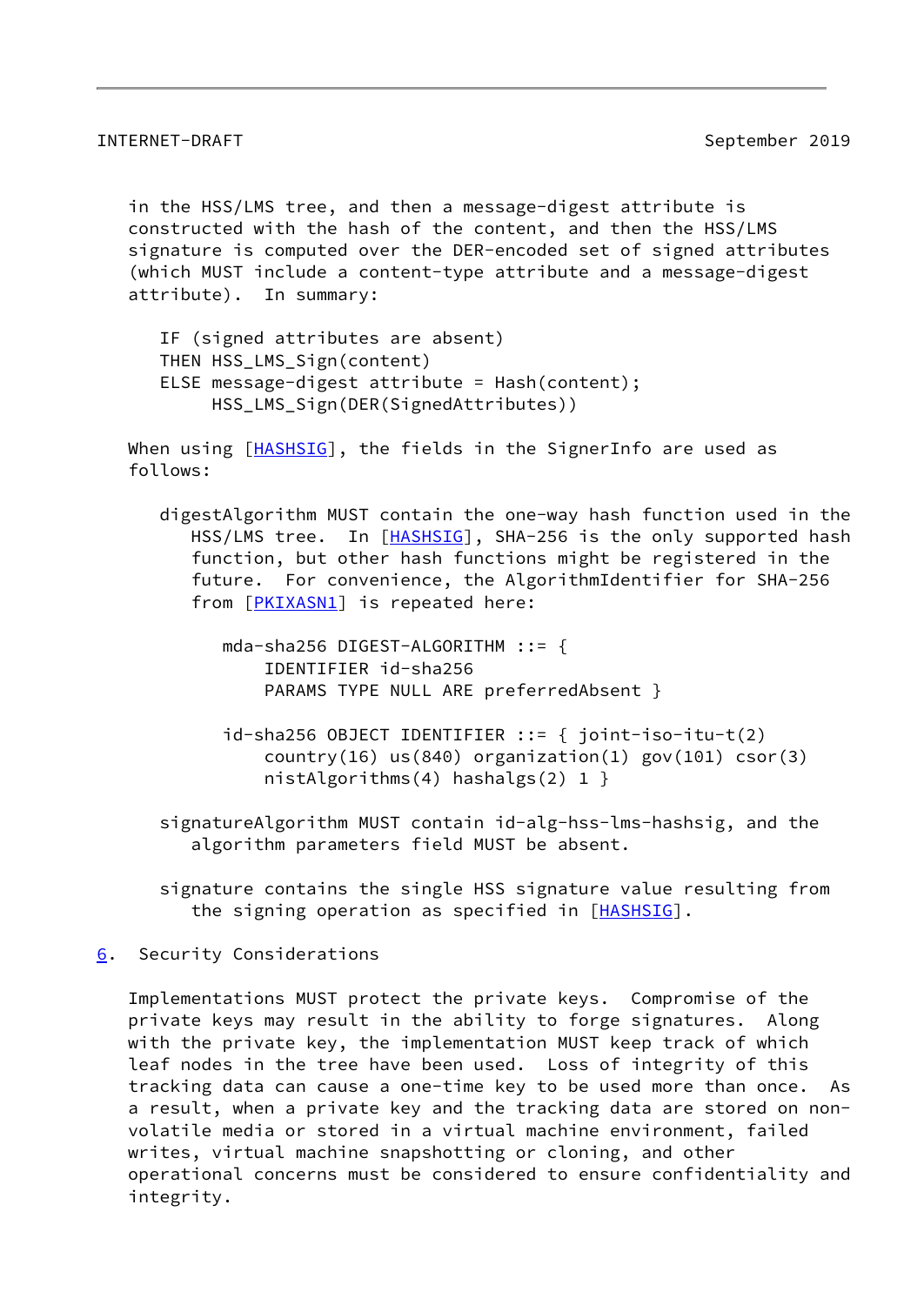When generating an LMS key pair, an implementation MUST generate each

Housley [Page 9]

# <span id="page-10-1"></span>INTERNET-DRAFT September 2019

key pair independently of all other key pairs in the HSS tree.

 An implementation MUST ensure that a LM-OTS private key is used to generate a signature only one time, and ensure that it cannot be used for any other purpose.

 The generation of private keys relies on random numbers. The use of inadequate pseudo-random number generators (PRNGs) to generate these values can result in little or no security. An attacker may find it much easier to reproduce the PRNG environment that produced the keys, searching the resulting small set of possibilities, rather than brute force searching the whole key space. The generation of quality random numbers is difficult, and [\[RFC4086](https://datatracker.ietf.org/doc/pdf/rfc4086)] offers important guidance in this area.

 The generation of hash-based signatures also depends on random numbers. While the consequences of an inadequate pseudo-random number generator (PRNG) to generate these values is much less severe than in the generation of private keys, the guidance in  $[REC4086]$ remains important.

 When computing signatures, the same hash function SHOULD be used to compute the message digest of the content and the signed attributes, if they are present.

<span id="page-10-0"></span>[7](#page-10-0). IANA Considerations

 SMI Security for S/MIME Module Identifier (1.2.840.113549.1.9.16.0) registry, change the reference for value 64 to point to this document.

 In the SMI Security for S/MIME Algorithms (1.2.840.113549.1.9.16.3) registry, change the description for value 17 to "id-alg-hss-lms-hashsig" and change the reference to point to this document.

Also, add the following note to the registry:

Value 17, "id-alg-hss-lms-hashsig", is also referred to as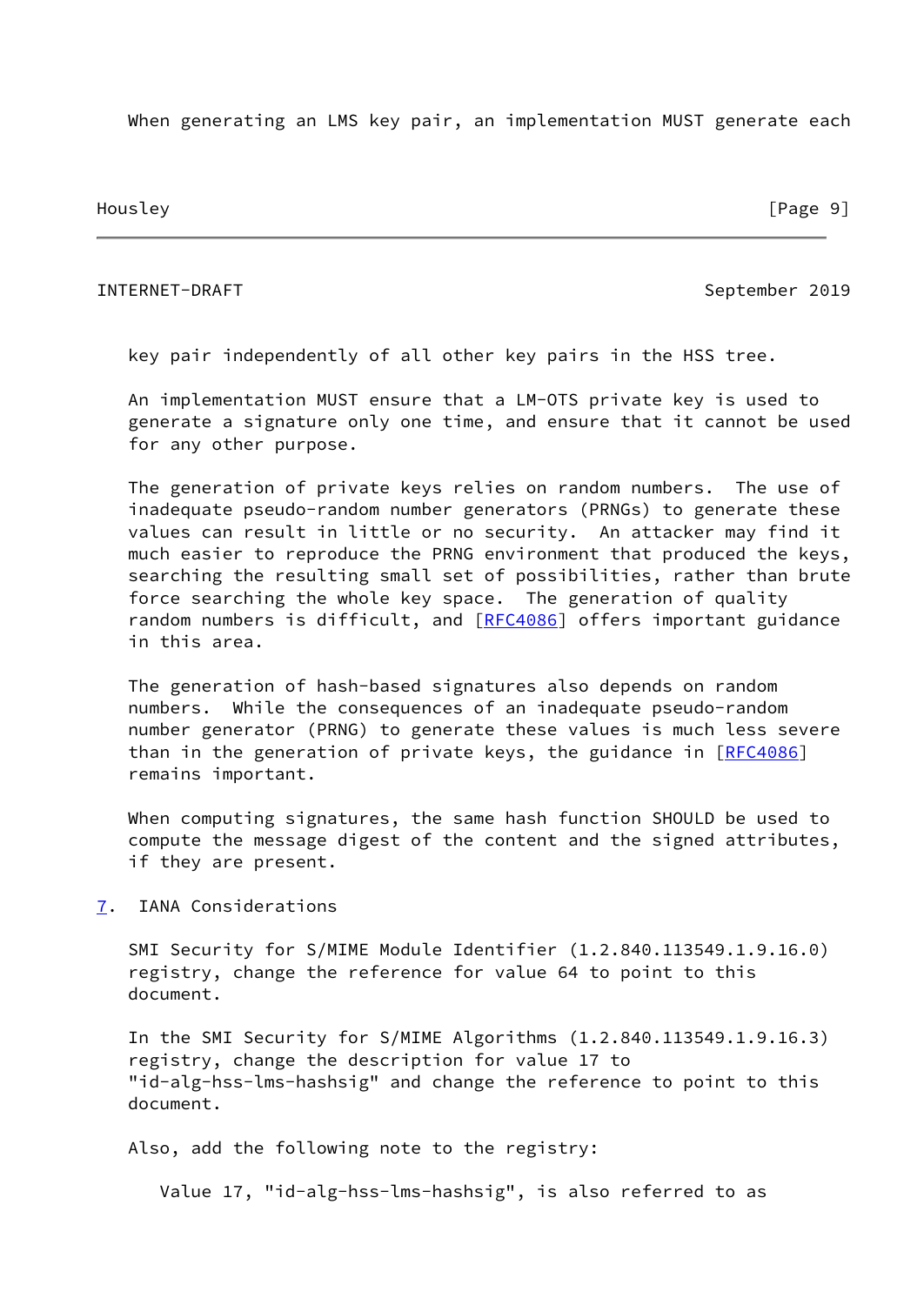"id-alg-mts-hashsig".

- <span id="page-11-0"></span>[8](#page-11-0). References
- <span id="page-11-6"></span><span id="page-11-1"></span>[8.1](#page-11-1). Normative References
	- [ASN1-B] ITU-T, "Information technology -- Abstract Syntax Notation One (ASN.1): Specification of basic notation", ITU-T Recommendation X.680, 2015.

Housley [Page 10]

<span id="page-11-2"></span>INTERNET-DRAFT September 2019

- <span id="page-11-7"></span> [ASN1-E] ITU-T, "Information technology -- ASN.1 encoding rules: Specification of Basic Encoding Rules (BER), Canonical Encoding Rules (CER) and Distinguished Encoding Rules (DER)", ITU-T Recommendation X.690, 2015.
- <span id="page-11-3"></span> [CMS] Housley, R., "Cryptographic Message Syntax (CMS)", STD 70, [RFC 5652,](https://datatracker.ietf.org/doc/pdf/rfc5652) DOI 10.17487/RFC5652, September 2009, <<http://www.rfc-editor.org/info/rfc5652>>.
- <span id="page-11-4"></span> [HASHSIG] McGrew, D., Curcio, M., and S. Fluhrer, "Leighton-Micali Hash-Based Signatures", [RFC 8554,](https://datatracker.ietf.org/doc/pdf/rfc8554) April 2019, <<https://rfc-editor.org/rfc/rfc8554.txt>>.
- [RFC2119] Bradner, S., "Key words for use in RFCs to Indicate Requirement Levels", [BCP 14](https://datatracker.ietf.org/doc/pdf/bcp14), [RFC 2119](https://datatracker.ietf.org/doc/pdf/rfc2119), DOI 10.17487/RFC2119, March 1997, [<http://www.rfc](http://www.rfc-editor.org/info/rfc2119) [editor.org/info/rfc2119](http://www.rfc-editor.org/info/rfc2119)>.
- [RFC5280] Cooper, D., Santesson, S., Farrell, S., Boeyen, S., Housley, R., and W. Polk, "Internet X.509 Public Key Infrastructure Certificate and Certificate Revocation List (CRL) Profile", [RFC 5280,](https://datatracker.ietf.org/doc/pdf/rfc5280) DOI 10.17487/RFC5280, May 2008, <[https://www.rfc-editor.org/info/rfc5280>](https://www.rfc-editor.org/info/rfc5280).
- [RFC8174] Leiba, B., "Ambiguity of Uppercase vs Lowercase in [RFC 2119](https://datatracker.ietf.org/doc/pdf/rfc2119) Key Words", [BCP 14](https://datatracker.ietf.org/doc/pdf/bcp14), [RFC 8174](https://datatracker.ietf.org/doc/pdf/rfc8174), DOI 10.17487/RFC8174, May 2017, [<https://www.rfc](https://www.rfc-editor.org/info/rfc8174) [editor.org/info/rfc8174](https://www.rfc-editor.org/info/rfc8174)>.
- <span id="page-11-5"></span> [SHS] National Institute of Standards and Technology (NIST), FIPS Publication 180-3: Secure Hash Standard, October 2008.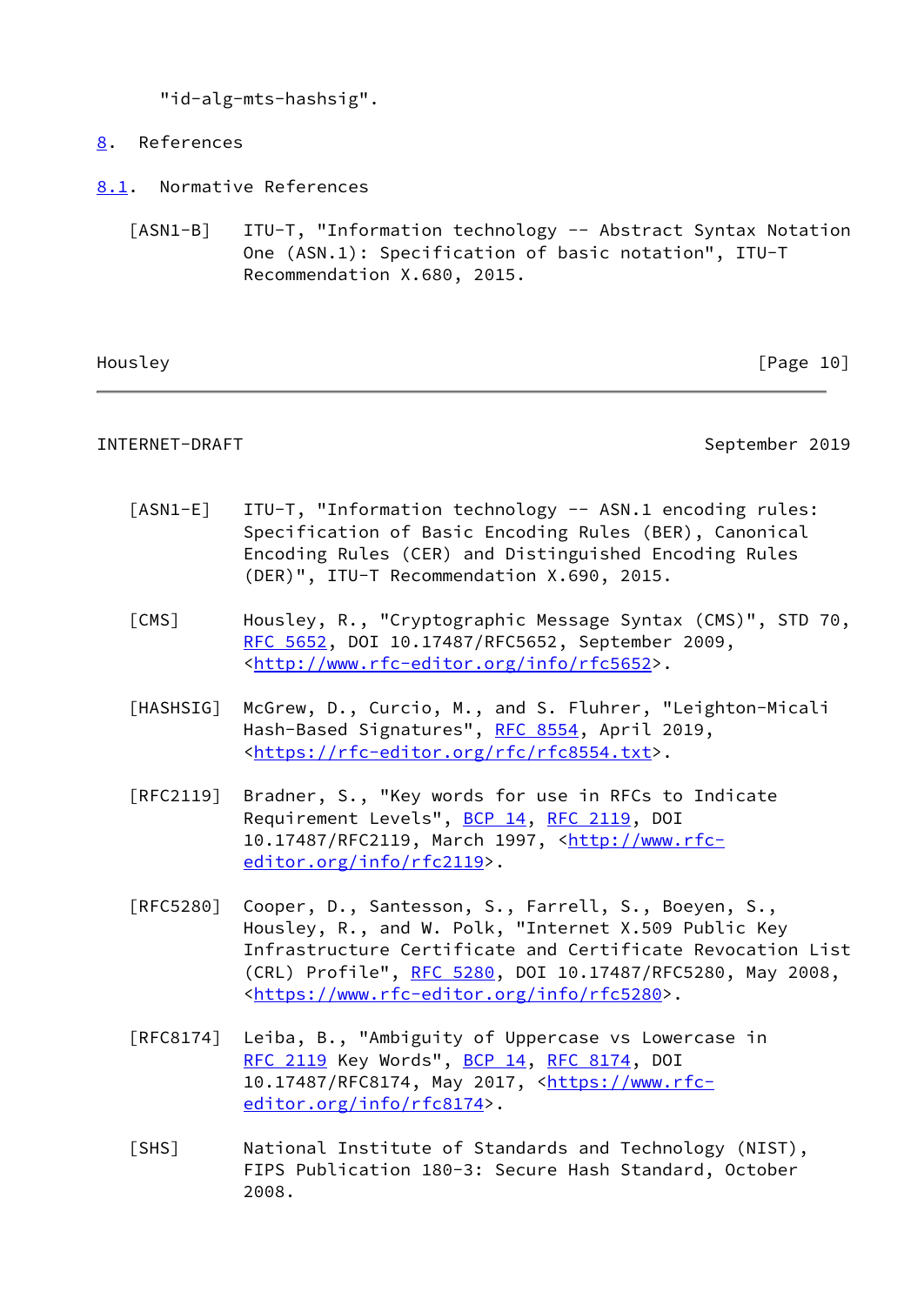# <span id="page-12-0"></span>[8.2](#page-12-0). Informative References

- <span id="page-12-1"></span> [BH2013] Ptacek, T., T. Ritter, J. Samuel, and A. Stamos, "The Factoring Dead: Preparing for the Cryptopocalypse", August 2013. <[https://media.blackhat.com/us-13/us-13-Stamos-The-](https://media.blackhat.com/us-13/us-13-Stamos-The-Factoring-Dead.pdf) [Factoring-Dead.pdf>](https://media.blackhat.com/us-13/us-13-Stamos-The-Factoring-Dead.pdf)
- <span id="page-12-6"></span> [CMSASN1] Hoffman, P. and J. Schaad, "New ASN.1 Modules for Cryptographic Message Syntax (CMS) and S/MIME", [RFC 5911,](https://datatracker.ietf.org/doc/pdf/rfc5911) DOI 10.17487/RFC5911, June 2010, [<http://www.rfc](http://www.rfc-editor.org/info/rfc5911) [editor.org/info/rfc5911](http://www.rfc-editor.org/info/rfc5911)>.

Housley **Example 20** Fragge 11 and the set of the set of the set of the set of the set of the set of the set of the set of the set of the set of the set of the set of the set of the set of the set of the set of the set of

INTERNET-DRAFT September 2019

- <span id="page-12-7"></span> [CMSASN1U] Schaad, J. and S. Turner, "Additional New ASN.1 Modules for the Cryptographic Message Syntax (CMS) and the Public Key Infrastructure Using X.509 (PKIX)", [RFC 6268,](https://datatracker.ietf.org/doc/pdf/rfc6268) DOI 10.17487/RFC6268, July 2011, [<http://www.rfc](http://www.rfc-editor.org/info/rfc6268) [editor.org/info/rfc6268](http://www.rfc-editor.org/info/rfc6268)>.
- <span id="page-12-2"></span> [FWPROT] Housley, R., "Using Cryptographic Message Syntax (CMS) to Protect Firmware Packages", [RFC 4108,](https://datatracker.ietf.org/doc/pdf/rfc4108) DOI 10.17487/RFC4108, August 2005, <[http://www.rfc](http://www.rfc-editor.org/info/rfc4108) [editor.org/info/rfc4108](http://www.rfc-editor.org/info/rfc4108)>.
- <span id="page-12-5"></span> [IANA-LMS] IANA Registry for Leighton-Micali Signatures (LMS). <[https://www.iana.org/assignments/leighton-micali](https://www.iana.org/assignments/leighton-micali-signatures/leighton-micali-signatures.xhtml) [signatures/leighton-micali-signatures.xhtml](https://www.iana.org/assignments/leighton-micali-signatures/leighton-micali-signatures.xhtml)>.
- <span id="page-12-3"></span> [LM] Leighton, T. and S. Micali, "Large provably fast and secure digital signature schemes from secure hash functions", U.S. Patent 5,432,852, July 1995.
- <span id="page-12-4"></span> [M1979] Merkle, R., "Secrecy, Authentication, and Public Key Systems", Stanford University Information Systems Laboratory Technical Report 1979-1, 1979.
- [M1987] Merkle, R., "A Digital Signature Based on a Conventional Encryption Function", Lecture Notes in Computer Science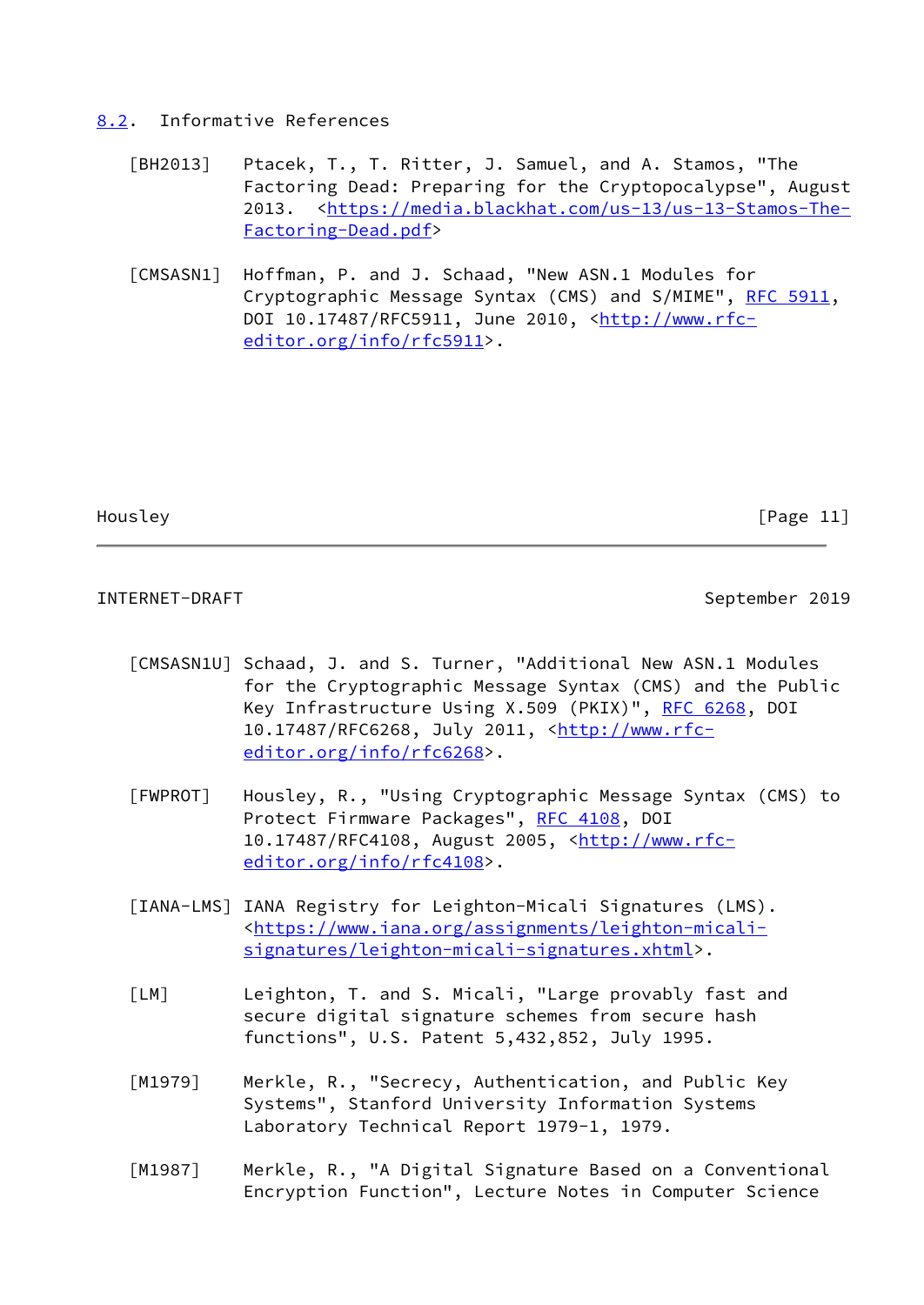crypto87, 1988.

- <span id="page-13-3"></span> [M1989a] Merkle, R., "A Certified Digital Signature", Lecture Notes in Computer Science crypto89, 1990.
- [M1989b] Merkle, R., "One Way Hash Functions and DES", Lecture Notes in Computer Science crypto89, 1990.
- <span id="page-13-1"></span> [NAS2019] National Academies of Sciences, Engineering, and Medicine, "Quantum Computing: Progress and Prospects", The National Academies Press, DOI 10.17226/25196, 2019.
- <span id="page-13-4"></span> [PKIXASN1] Hoffman, P. and J. Schaad, "New ASN.1 Modules for the Public Key Infrastructure Using X.509 (PKIX)", [RFC 5912](https://datatracker.ietf.org/doc/pdf/rfc5912), DOI 10.17487/RFC5912, June 2010, [<http://www.rfc](http://www.rfc-editor.org/info/rfc5912) [editor.org/info/rfc5912](http://www.rfc-editor.org/info/rfc5912)>.

<span id="page-13-2"></span> [PQC] Bernstein, D., "Introduction to post-quantum cryptography", 2009. <[http://www.pqcrypto.org/www.springer.com/cda/content/](http://www.pqcrypto.org/www.springer.com/cda/content/document/cda_downloaddocument/9783540887010-c1.pdf) [document/cda\\_downloaddocument/9783540887010-c1.pdf>](http://www.pqcrypto.org/www.springer.com/cda/content/document/cda_downloaddocument/9783540887010-c1.pdf)

Housley [Page 12]

### <span id="page-13-0"></span>INTERNET-DRAFT September 2019

 [RFC4086] Eastlake 3rd, D., Schiller, J., and S. Crocker, "Randomness Requirements for Security", [BCP 106](https://datatracker.ietf.org/doc/pdf/bcp106), [RFC 4086,](https://datatracker.ietf.org/doc/pdf/rfc4086) DOI 10.17487/RFC4086, June 2005, [<http://www.rfc](http://www.rfc-editor.org/info/rfc4086) [editor.org/info/rfc4086](http://www.rfc-editor.org/info/rfc4086)>.

Appendix: ASN.1 Module

<CODE STARTS>

```
 MTS-HashSig-2013
   { iso(1) member-body(2) us(840) rsadsi(113549) pkcs(1) pkcs9(9)
    id-smime(16) id-mod(0) id-mod-mts-hashsig-2013(64) }
```
DEFINITIONS IMPLICIT TAGS ::= BEGIN

EXPORTS ALL;

IMPORTS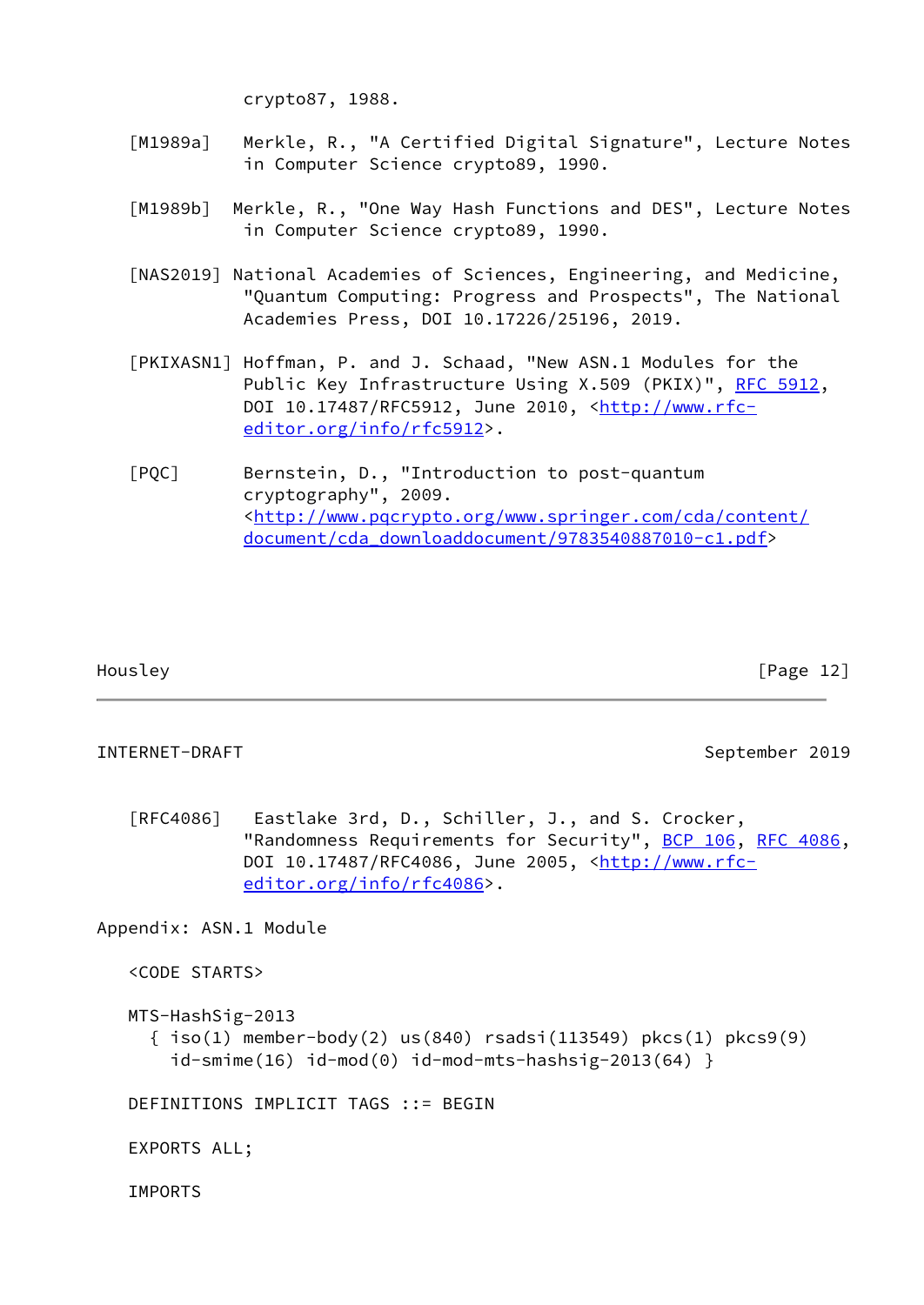```
 PUBLIC-KEY, SIGNATURE-ALGORITHM, SMIME-CAPS
      RFC 5911 [CMSASN1]
        \{ iso(1) identified-organization(3) dod(6) internet(1)
          security(5) mechanisms(5) pkix(7) id-mod(0)
           id-mod-algorithmInformation-02(58) } ;
  - -- Object Identifiers
 --
   id-alg-hss-lms-hashsig OBJECT IDENTIFIER ::= { iso(1)
       member-body(2) us(840) rsadsi(113549) pkcs(1) pkcs9(9)
       smime(16) alg(3) 17 }
   id-alg-mts-hashsig OBJECT IDENTIFIER ::= id-alg-hss-lms-hashsig
 --
   -- Signature Algorithm and Public Key
  - sa-HSS-LMS-HashSig SIGNATURE-ALGORITHM ::= {
       IDENTIFIER id-alg-hss-lms-hashsig
       PARAMS ARE absent
       PUBLIC-KEYS { pk-HSS-LMS-HashSig }
       SMIME-CAPS { IDENTIFIED BY id-alg-hss-lms-hashsig } }
```
Housley [Page 13]

```
INTERNET-DRAFT September 2019
   pk-HSS-LMS-HashSig PUBLIC-KEY ::= {
      IDENTIFIER id-alg-hss-lms-hashsig
      KEY HSS-LMS-HashSig-PublicKey
      PARAMS ARE absent
      CERT-KEY-USAGE
         { digitalSignature, nonRepudiation, keyCertSign, cRLSign } }
   HSS-LMS-HashSig-PublicKey ::= OCTET STRING
 --
  CMSASN1U]
```